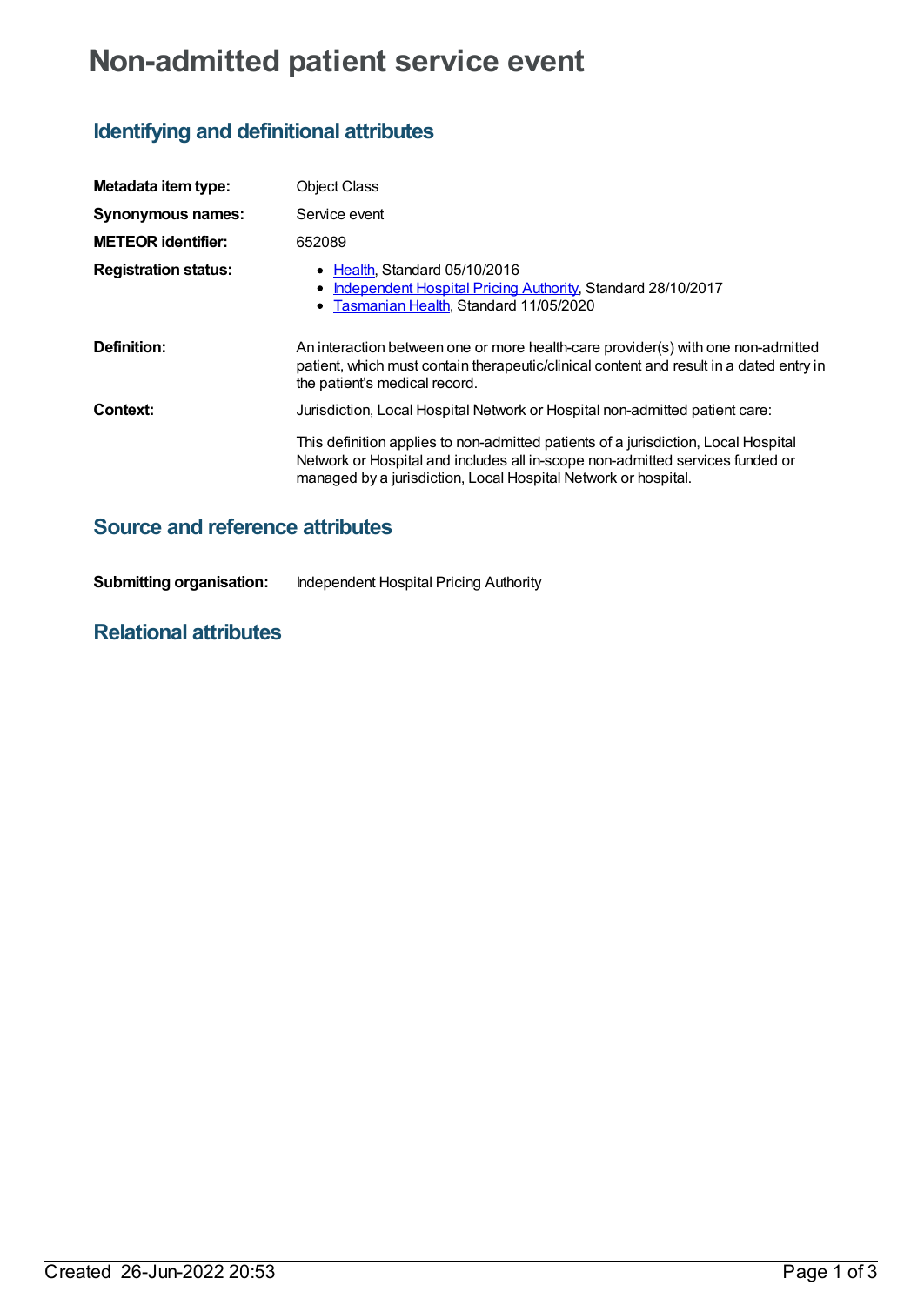#### **Related metadata references:**

See also **[Establishment—number](https://meteor.aihw.gov.au/content/584054) of group session non-admitted patient service** events

- [Health](https://meteor.aihw.gov.au/RegistrationAuthority/12), Superseded 25/01/2018
- [Independent](https://meteor.aihw.gov.au/RegistrationAuthority/3) Hospital Pricing Authority, Incomplete 23/07/2014

See also **[Establishment—number](https://meteor.aihw.gov.au/content/679574) of group session non-admitted patient service events** 

- ACT Health [\(retired\)](https://meteor.aihw.gov.au/RegistrationAuthority/9), Candidate 08/08/2018
- [Health](https://meteor.aihw.gov.au/RegistrationAuthority/12), Standard 25/01/2018

See also **[Establishment—number](https://meteor.aihw.gov.au/content/584057) of group session non-admitted patient service** events, total service events N[NNNNNN]

• [Health](https://meteor.aihw.gov.au/RegistrationAuthority/12), Superseded 25/01/2018

See also **[Establishment—number](https://meteor.aihw.gov.au/content/679572) of group session non-admitted patient service** events, total service events N[NNNNNN]

- ACT Health [\(retired\)](https://meteor.aihw.gov.au/RegistrationAuthority/9), Candidate 08/08/2018
- [Health](https://meteor.aihw.gov.au/RegistrationAuthority/12), Standard 25/01/2018

See also **[Establishment—number](https://meteor.aihw.gov.au/content/584036) of individual session non-admitted patient** service events

- [Health](https://meteor.aihw.gov.au/RegistrationAuthority/12), Superseded 25/01/2018
- [Independent](https://meteor.aihw.gov.au/RegistrationAuthority/3) Hospital Pricing Authority, Incomplete 23/07/2014

See also **[Establishment—number](https://meteor.aihw.gov.au/content/679564) of individual session non-admitted patient** service events

- ACT Health [\(retired\)](https://meteor.aihw.gov.au/RegistrationAuthority/9), Candidate 08/08/2018
- [Health](https://meteor.aihw.gov.au/RegistrationAuthority/12), Standard 25/01/2018

See also [Establishment—number](https://meteor.aihw.gov.au/content/584038) of individual session non-admitted patient service events, total service events N[NNNNNN]

• [Health](https://meteor.aihw.gov.au/RegistrationAuthority/12), Superseded 25/01/2018

See also [Establishment—number](https://meteor.aihw.gov.au/content/679562) of individual session non-admitted patient service events, total service events N[NNNNNN]

- ACT Health [\(retired\)](https://meteor.aihw.gov.au/RegistrationAuthority/9), Candidate 08/08/2018
- [Health](https://meteor.aihw.gov.au/RegistrationAuthority/12), Standard 25/01/2018

Supersedes [Non-admitted](https://meteor.aihw.gov.au/content/583996) patient service event

- [Health](https://meteor.aihw.gov.au/RegistrationAuthority/12), Superseded 05/10/2016
- [Tasmanian](https://meteor.aihw.gov.au/RegistrationAuthority/15) Health, Superseded 11/05/2020

See also Number of group session [non-admitted](https://meteor.aihw.gov.au/content/584052) patient service events

• [Health](https://meteor.aihw.gov.au/RegistrationAuthority/12), Superseded 25/01/2018

See also Number of group session [non-admitted](https://meteor.aihw.gov.au/content/679577) patient service events

- ACT Health [\(retired\)](https://meteor.aihw.gov.au/RegistrationAuthority/9), Candidate 08/08/2018
- Elealth, Standard 25/01/2018

See also Number of individual session [non-admitted](https://meteor.aihw.gov.au/content/584034) patient service events

● [Health](https://meteor.aihw.gov.au/RegistrationAuthority/12), Superseded 25/01/2018

See also Number of individual session [non-admitted](https://meteor.aihw.gov.au/content/679567) patient service events

- ACT Health [\(retired\)](https://meteor.aihw.gov.au/RegistrationAuthority/9), Candidate 08/08/2018
- [Health](https://meteor.aihw.gov.au/RegistrationAuthority/12), Standard 25/01/2018